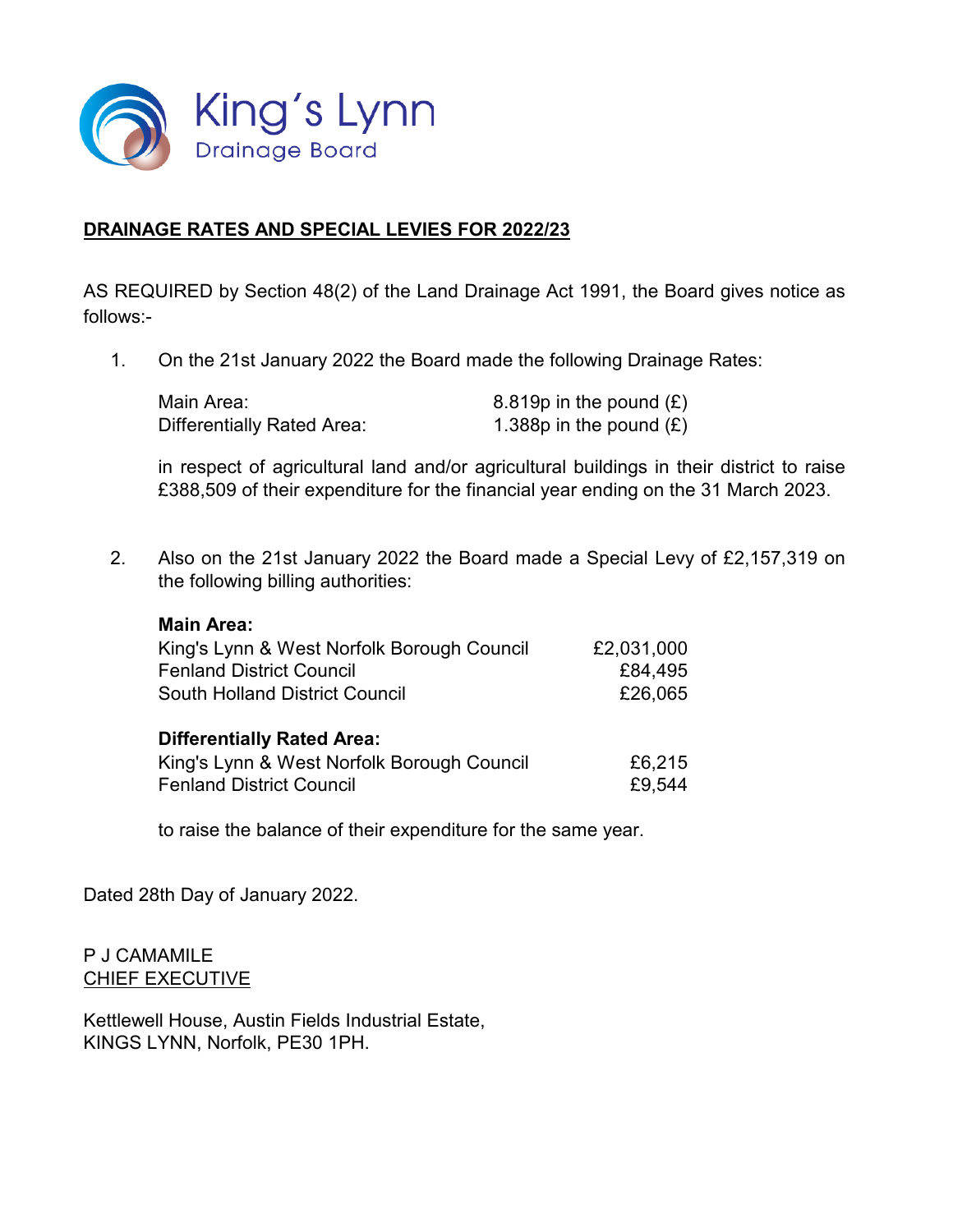### **KING'S LYNN INTERNAL DRAINAGE BOARD ("the Board") LAND DRAINAGE ACT 1991 ("THE ACT") AND THE INTERNAL DRAINAGE BOARDS (FINANCE) REGULATIONS 1992 DRAINAGE RATES AND SPECIAL LEVIES FOR THE MAIN AREA: FROM 1 APRIL 2022 TO 31 MARCH 2023**



On the 21st day of January 2022 the Board resolved as follows:-

- 1. That in respect of the financial year ending 31st March 2023 the proportions of expenditure to be raised by drainage rates with regard to agricultural land and/or buildings and by special levies on local billing authorities are 15.29% (£386,581) and 84.71% (£2,141,560) respectively.
- 2. That the proportions between the local billing authorities of the amount to be raised by special levies are as set out below, against the special levy for each local billing authority.
- 3. To make the drainage rates and special levies set out below and that the seal of the Board be affixed to those drainage rates and special levies.

|                                                                                                                                      |                                  | <b>DRAINAGE RATE</b> |                                                                                                                 |                                  | <b>SPECIAL LEVIES</b>       |
|--------------------------------------------------------------------------------------------------------------------------------------|----------------------------------|----------------------|-----------------------------------------------------------------------------------------------------------------|----------------------------------|-----------------------------|
|                                                                                                                                      |                                  | р                    |                                                                                                                 |                                  | %                           |
| New Works and Improvement Works<br>Contributions to the Environment Agency<br>Maintenance Works<br>Administration and Other Expenses | 7.070<br>0.594<br>6.450<br>1.462 | 15.576               | <b>Fenland District Council</b><br>King's Lynn & West Norfolk Borough Council<br>South Holland District Council | £84,495<br>£2,031,000<br>£26,065 | 3.342%<br>80.336%<br>1.031% |
| LESS:-                                                                                                                               |                                  |                      |                                                                                                                 |                                  |                             |
| <b>Government Grants</b>                                                                                                             | 3.154                            |                      |                                                                                                                 |                                  |                             |
| Contributions from the Environment Agency                                                                                            | 0.287                            |                      |                                                                                                                 |                                  |                             |
| Other Income                                                                                                                         | 1.793                            | 5.234                |                                                                                                                 |                                  |                             |
|                                                                                                                                      |                                  | 10.342               |                                                                                                                 |                                  |                             |
| Add/(deduct) for adjustment of balances                                                                                              |                                  | (1.523)              |                                                                                                                 |                                  |                             |
|                                                                                                                                      |                                  | 8.819                |                                                                                                                 | £2,141,560                       | 84.71%                      |

THE COMMON SEAL of the Board is affixed in the presence of:-

| B LONG   | ∴AMAMII ⊑<br>-          |
|----------|-------------------------|
| CHAIRMAN | CHIEF EXECUTIVE OFFICER |

#### **CERTIFICATE**

I certify as follows:-

- 1. That the drainage rate has been made before 15th February, as required by section 40(4) of the Act and in the manner prescribed by regulation 2 of The Drainage Rate (Forms) Regulations 1993.
- 2. That notice of the drainage rates and special levies has been given on the 28th January 2022, as required by section 48(2) of the Act and affixed to the front door of the Board's office at Kettlewell House, Austin Fields Industrial Estate, King's Lynn, Norfolk, PE30 1PH, in accordance with section 48(3) of the Act as amended by section 87 (Schedule 9(6)(2)) of the Water Act 2014.
- 3. That the special levies have been issued to the billing authorities on the 28th day of January 2022 and are payable in two equal instalments on 1 May and on 1 November next.
- 4. That a register containing the individual drainage hereditaments has been prepared and maintained in the prescribed form, together with a map showing the wherabouts of those hereditaments, in accordance with section 52(1) of the Act and the Registers of Drainage Boards Regulations 1968.
- 5. That drainage rates and special levies are beyond the scope of Vat, in accordance with the rules specified from time to time by HMRC.

P J CAMAMILE CHIEF EXECUTIVE OFFICER